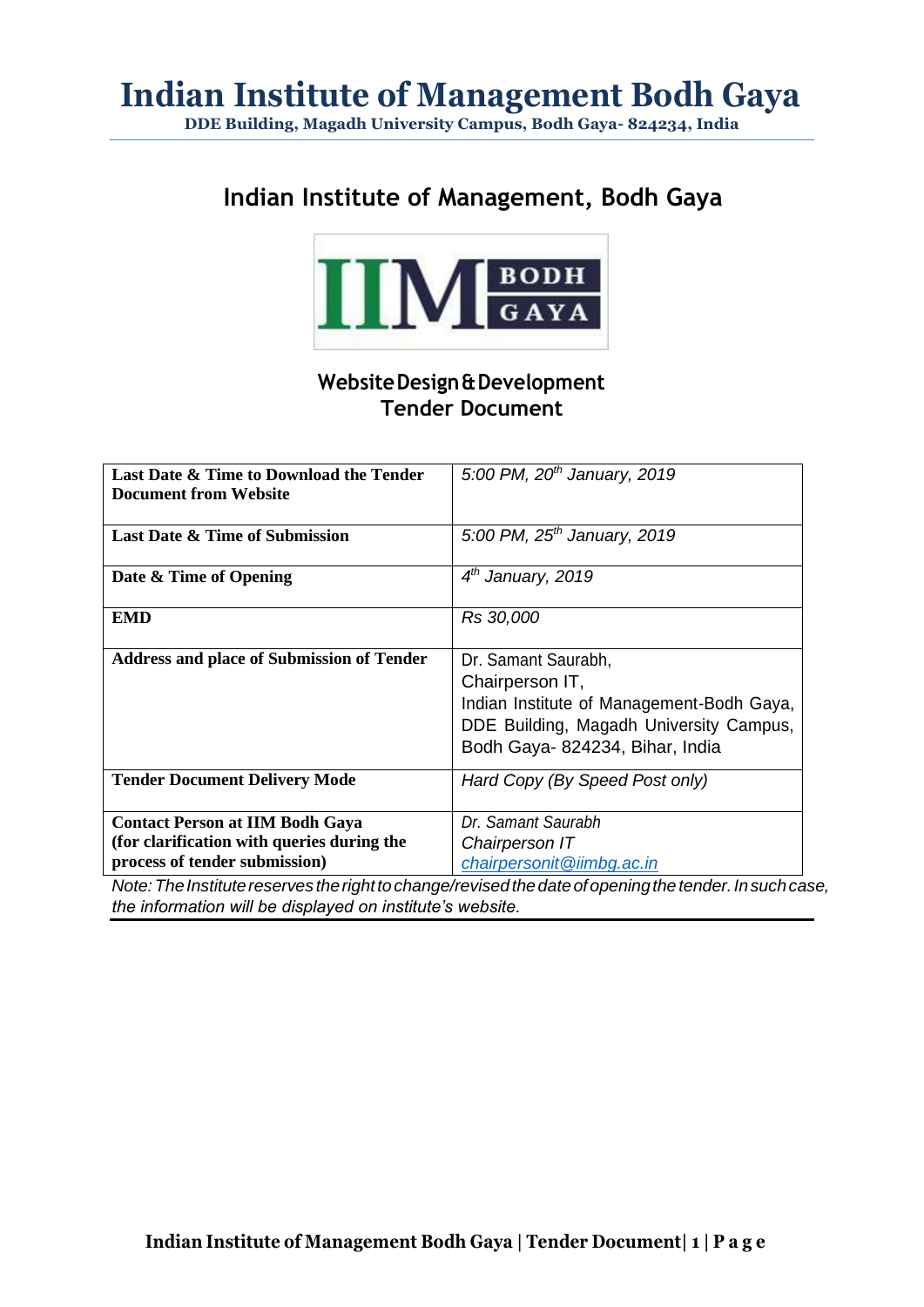## **IIM Bodh Gaya Overview**

The Indian Institutes of Management (IIMs) were created by the Indian Government with the aim of searching the brightest student talent available and creating a pool of elite managers to lead the various sectors of the economy. Over the course of more than fifty years, IIMs have become recognized as leading management institutions, comparable to the best in the world. Established in 2015, IIM Bodh Gaya is setup under the mentorship of IIM Calcutta, the oldest IIM in the country. Building on the grand heritage of the IIM brand, IIM Bodh Gaya aspires to promote a culture which can create socially responsible managers and emotionally mature leaders. In a short span of a year, IIMBodhGayahasalreadystrengtheneditspositionintheleagueofpremiereB-schools. Though we are young, we have been able to attract the best and outstanding talent across the length and breadth of the nation to create future leaders of the businesses. We take special care to ensure our students are well accustomed to the ever-evolving dynamics of professional corporate culture. Our goal is to use education as a tool to change the world, to have a positive impact on the society, to have sustainable progress and to establish ourselves as the enlightened IIM.

### **Tender Document**

Sealed Tender under the two-bid system (Technical bid and Price bid) are invited from registered firms in India, with at least 3 years of experience in the design, development and maintenance of academic institutes of national importance, government bodies and established corporate and MNCs. The tender document can be downloaded from the website of IIM Bodh Gaya [\(www.iimbg.ac.in\)](http://www.iimbg.ac.in/) under "Tenders"section.

Both'TechnicalBid'aswellas'PriceBid'areexpectedtobesubmittedinconjunctionwiththesame date of receipt. The stipulation that the price bids will be opened only after the technical evaluation of all the offers is done.

### **Target Audience of Website**

The main audience of our website would be

- **Theprospective students and their family members**:Thesearethepeoplewhoarethe aspiring MBA students and their family members.
- **Companies interested in hiring our students (Recruiters)** We would like to use our website to attract the big recruiters in the management field. Through our website, we would like to attract the companies to come for campus hiring.
- **Current students/faculty/staff of the Institute** They would be getting all their day- to-day needs met for their study/teaching/courses/schedule/fees.
- **General visitors** –These surfers would be looking at the course curriculum and research happening at IIMBodhGaya.We need to showcase allour achievements in teaching and research and all the activities that are going on in the institute.
- **Prospective employees (Faculty/Staff)**: To attract faculty and staff that would form the back bone of ourinstitute.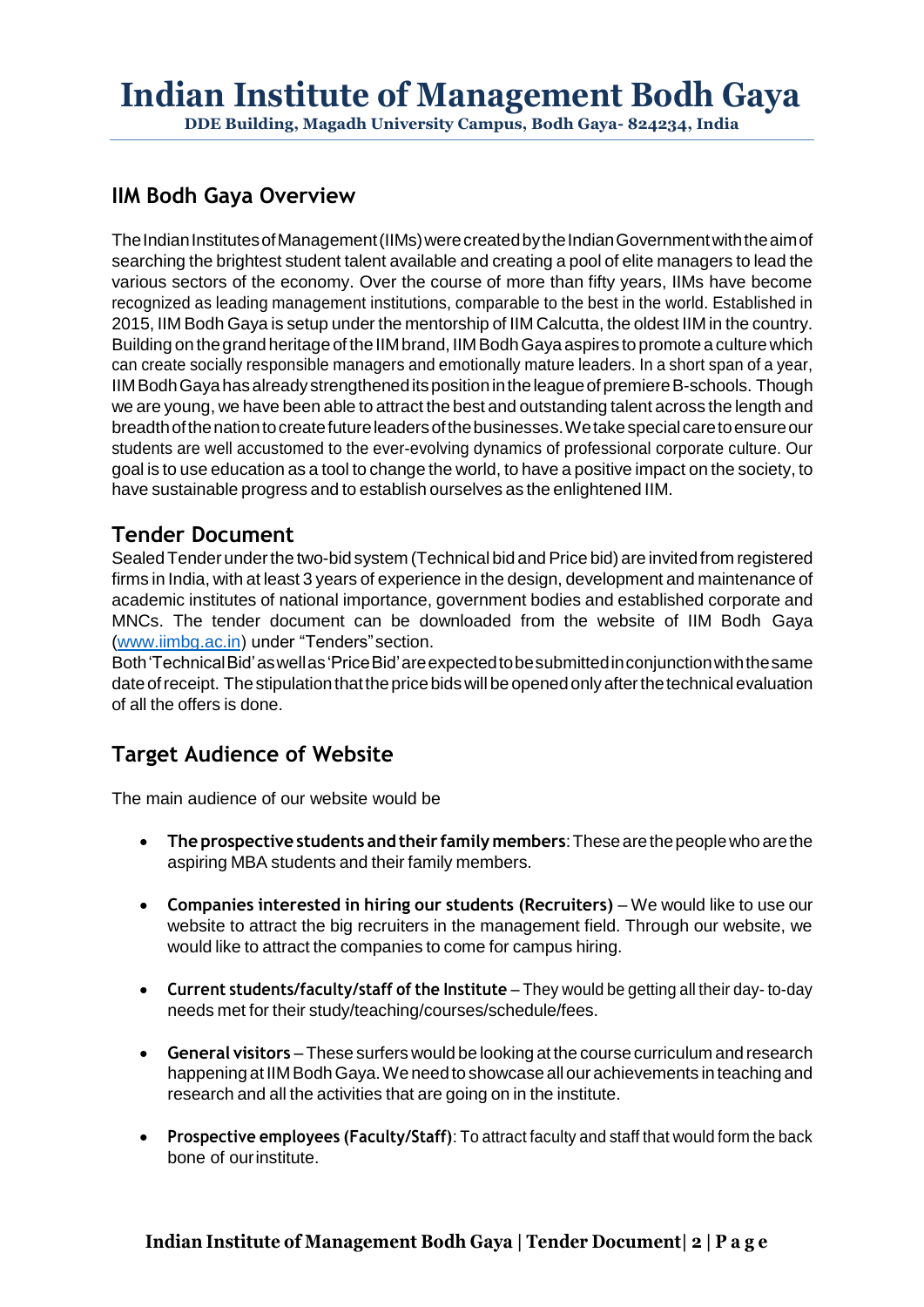**DDE Building, Magadh University Campus, Bodh Gaya- 824234, India**

### **Current Website**

Our current website URL is http://iimbg.ac.in. It is a basic website that was developed to satisfy the initial requirements for the institute. However, we are in the growing phase now and we want to make our brand look attractive. So, from having the basic needs met through the website, we are pushing ourselves in the extravaganza mode making brand IIM BG looks gorgeous and striking to all.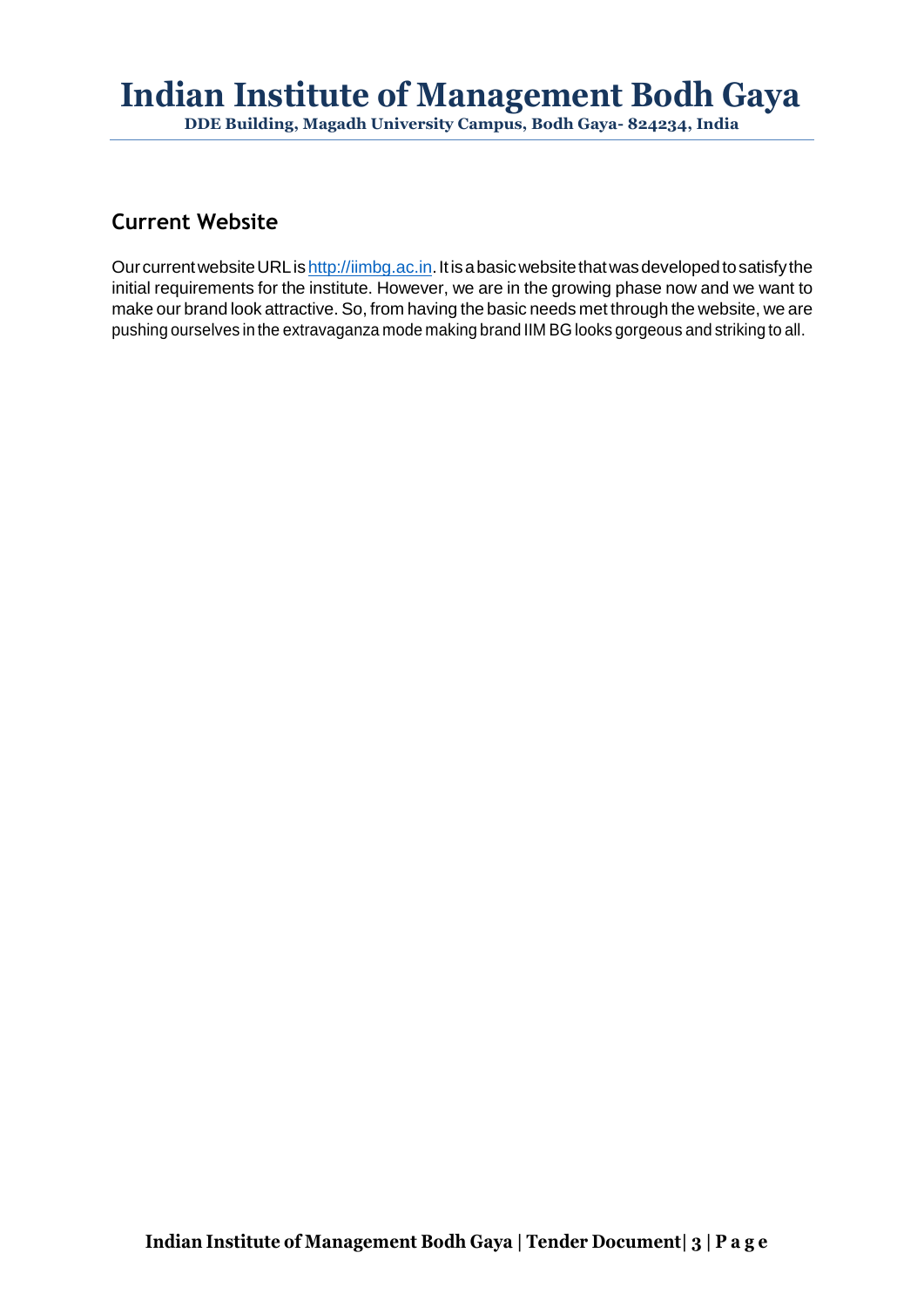### **New Website Functionality Requirements**

The website will be based on a Web Content Management System (Open Source WCMS are preferred). The website should have the following features-

- **Web Content Management System:** We would like to have an easy-to-use web content management system (WCMS) for our website which can be maintained effortlessly and can be learnt easily by users. All the pages including home page must be editable. The content management system should provide an easy User Interface functionality to create event photogallery, videogalleryanditshouldhaveMenuManagementi.e.Abilitytoadd,move, delete, modify menus on the site.
- **Technology**: The new website should use Web 3.0 based tools and open-source software like LAMP architechure, Javascript/JQuery, HTML5, CSS3, OpenLDAP etc. Following are the advised open-source technologies to be used
	- Server Side Scripting: PHP/Java etc.
	- Con.Mgmt. System: Wordpress / Joomla / Drupal etc.
	- Server Side Database: MySQL /PostgreSQL etc.
	- O.S Platform for hosting: Linux /Windows
	- Any Other Add-On Feature: Only open-source tools will be preferred
- **Single Sign-On:** The website should support Single Sign-On so that future automations like Recruitments Portal/Placements Portal/Academic Information System etc can be easily integrated into thewebsite
- **Bilinguallanguagesupport**:Itshouldprovidebilingual languagesupport-HindiandEnglish
- **Security of Website:** The website should allow secured socket layer. The website shall be security audited according to OWASP (Open Web application Security Project) application security verification standard.
- **Navigation**:Thenavigationsystemforthewebsiteshouldbeintuitivesuchthatpeoplecan easily find the required stuff from the website.
- **Clean and focused design**: Our website must be visually appealing, polished and professional. There should be good use of color. It should have easily readable text, meaningful graphics, quality photography and simplicity in design.
- **Professional Branding:** Provide attractive branding to the institute through the website. A site must be visually appealing, polished and professional.
- **Content**: Along with style, our website must have substance and complete information.
- **Functionality:** Each component of our site should work quickly and correctly. It should be kept simple and well organized. It should have fast-loading pages, minimal scroll, consistent layout, prominent and logical navigation and descriptive link text.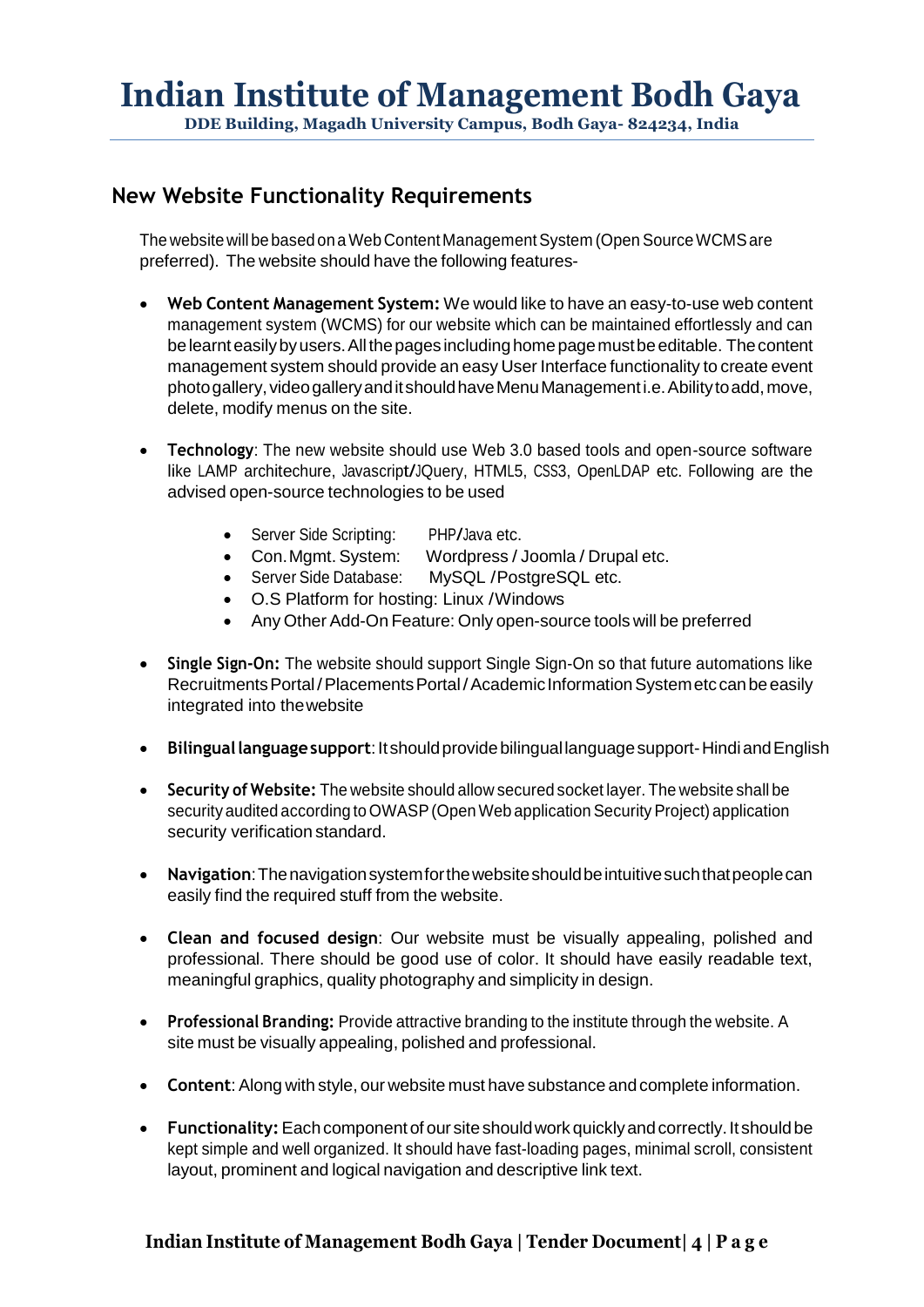- **Cross-platform/browser compatibility**: The website should work for all the different kind of browsers and their different versions. It should not break or look different across the different platforms. Website should be responsive and should work perfectly and seamlessly on all devices.
- **Screen Resolution:** The screen resolution of the website should be high enough so that the content looks attractive and easily readable.
- **Search Engine Optimized (SEO):** The website should be optimized for the search engine so that it is appearing high in the search results.
- **Mobile website:** The website should be working well when opened from the mobile devices and should look attractive in mobile too as many users are using mobile devices to browse through the websites.
- **PaymentGateway:** Website should be enabled to microsite (Admission, PGP, MDP etc) with payment gateway.
- **Good search feature**: The website should have good search feature. All the content should be easily searchable from the website itself.
- **Interaction with administrative team atIIMBodhGaya:** New website design should be approvedonthedevelopmentversionandshouldinvolvemultipleiterationswiththeIIM Bodh Gaya Admin/ CC team.
- **Good Error Handling:** It should be able to handle failure scenarios well like content not found, link redirectionetc.
- **Import of content:** All applicable content should be imported from current website.
- Web Content Accessibility: Website should follow Web Content Accessibility Guidelines (WCAG) as per GOI guidelines (GIGW), refer <http://guidelines.gov.in/> and certified by the Standardization Testing and Quality Certification (STQC), refe[r](http://meity.gov.in/content/stqc) <http://meity.gov.in/content/stqc> and be social media enabled.
- **Performance Optimization:** Back end performance optimization like DBstructure, query optimizationtobedonetoenhanceuserexperienceintermsoffastloadtimesandgood mobile experience.
- **Deployment and Hosting**: Vendor will deploy the website on IIM Bodh Gaya Servers or on a designated site in the cloud and will ensure Go-Live readiness in all aspects.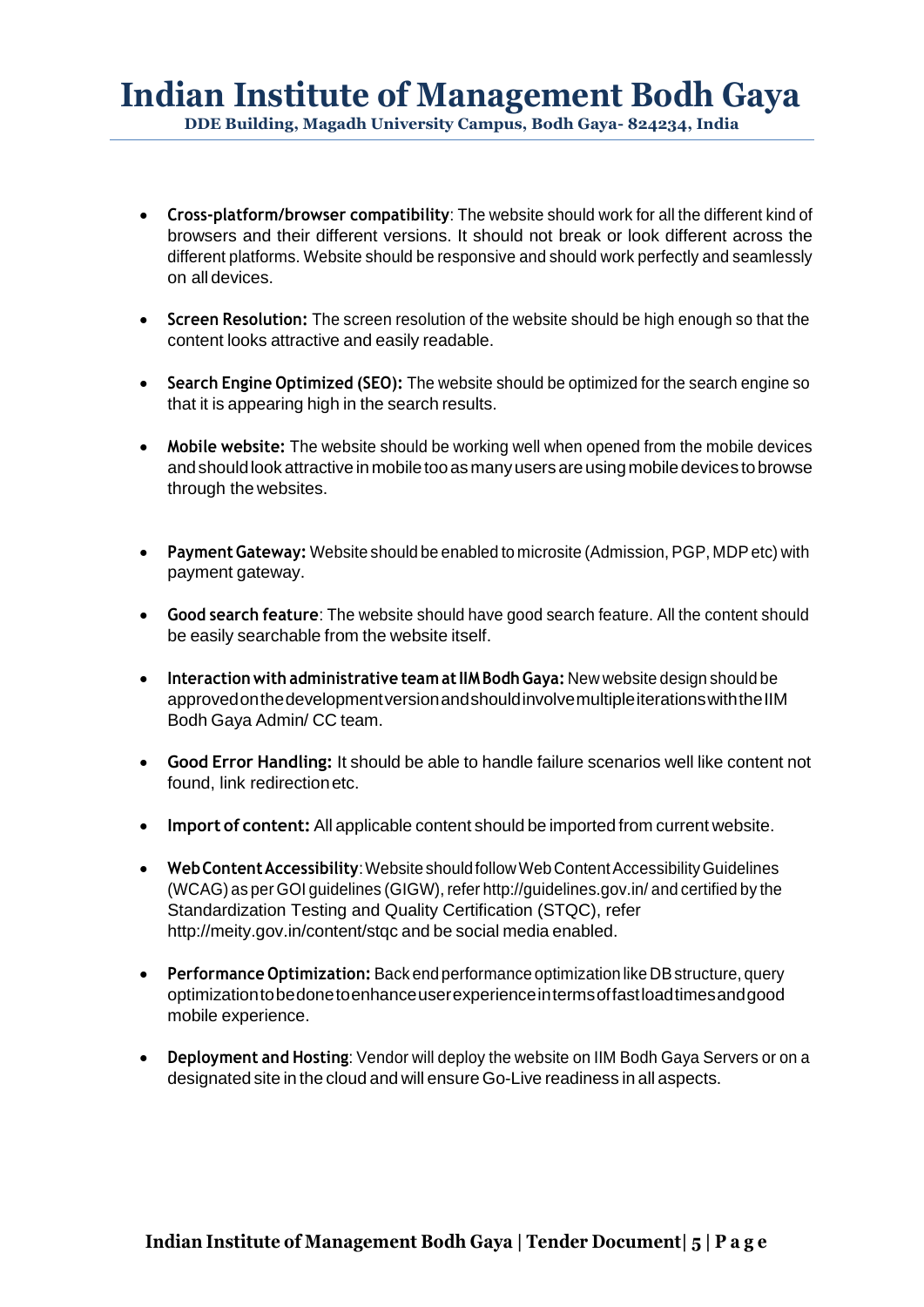- **Training of the IIM Bodh Gaya IT Staff**: Vendor will provide training (face-to-face or through remote web conference) to IIM Bodh Gaya IT Staff for the deployment and day-to-day administration of thewebsite.
- **Testing**: All types of post-development testing to be performed by the vendor (like Beta testing, Load testing, User Acceptance Testing, etc)
- **Social media integration**: The website should have good social media integration (share buttons, follow buttons,etc.)
- **Copyright and Property:** Designed, technical documents and source code is the property of IIMBodhGaya.Hence,thevendorisexpectedtosubmitalltherequireddocuments/media post go live and after implementation.

### **Site Map of IIM Bodh Gaya**

- **Home**
	- Layout of the Home Page needs to be attractive and eye catching with pictures of campus
		- o **About**
			- Welcome to IIM Bodh Gaya
			- Director's Message
			- Board of Governors
			- Academic Advisory Board
			- Our Mission, Core Values and Culture
			- Ranking and Accreditation
			- Alumni
			- Social Responsibility
			- Infrastructure
			- Permanent Campus
			- Library
			- Our Logo
			- Our History
			- About Bodh Gaya
		- **Program** 
			- Post Graduate Program (PGP)
				- PGP at aGlance
				- PGP Admission Announcement Calendar
				- PGP Admission Policy
				- Core Courses
				- **•** Curriculum Design
				- First Year Courses
				- Second Year Courses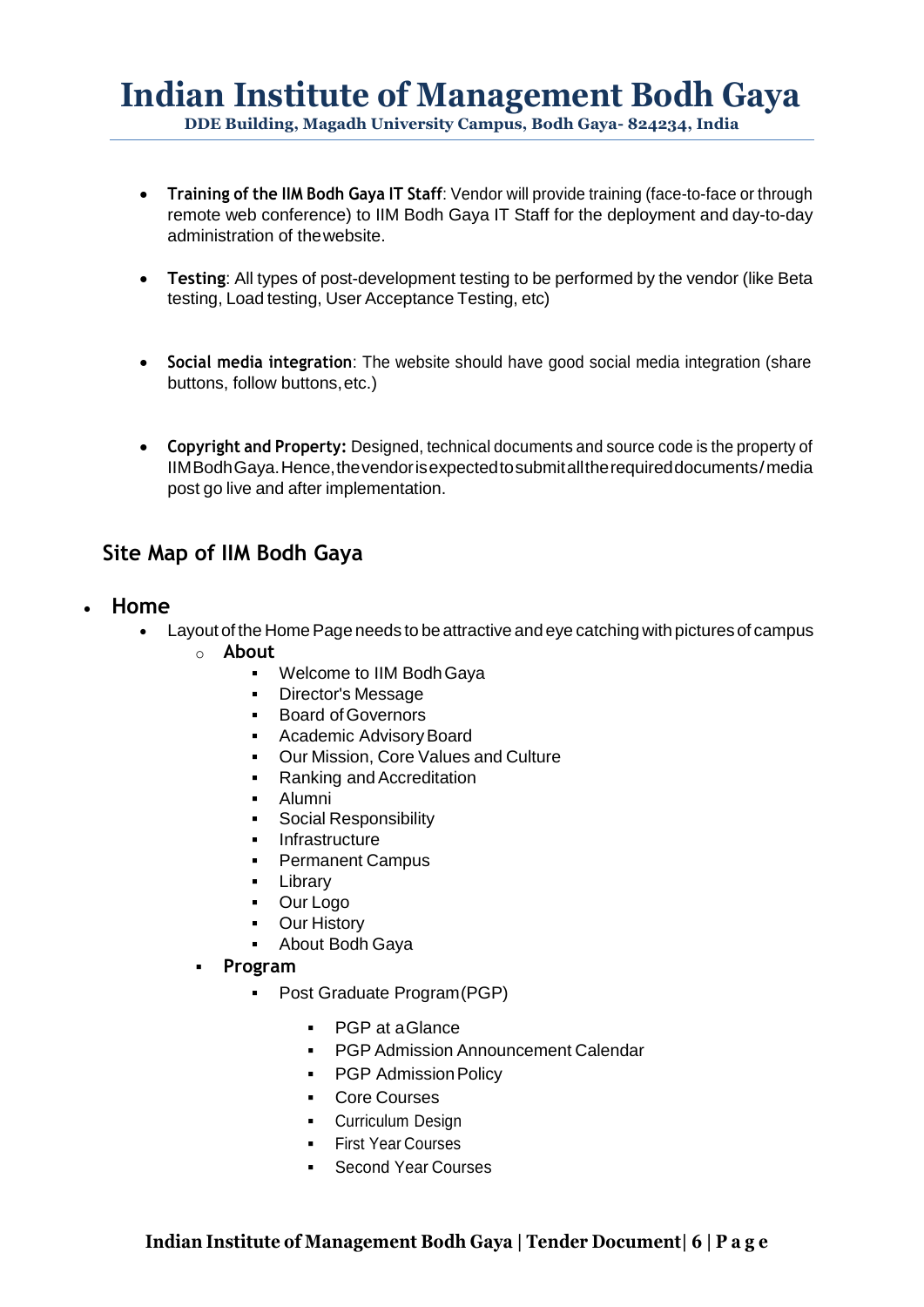**DDE Building, Magadh University Campus, Bodh Gaya- 824234, India**

- Global Opportunities
- Academic Calendar
- Fees and Financing
- Scholarships
- Fellow Program in Management
	- FPMataGlance
	- Application Process
	- **•** Eligibility Criteria
	- Financial Assistance
	- Academic Calendar
	- Selection Process
	- **·** Important Dates
	- Apply Now

#### ▪ **Faculty &Research**

- Faculty
	- **•** Overview
	- Faculty Directory A to Z
	- **EXECUTE Faculty Directory by Area**
	- **•** Visiting Faculty
	- Visiting Scholars / Postdoc Fellows
	- **EXECULTY Recruitment**
	- Professors of Practice
- **Research** 
	- Research Papers
	- Research Projects
	- Seminar Schedule
	- Research Seminars
	- Working Paper Series
	- Papers presented by IIM BG Faculty
	- Chapters in Monographs and Books
	- Conference Proceedings
	- Invited Talks
	- Scholars in Residence
	- Library
- Areas
	- Information Technology and Decision Sciences
	- Economic Environment and General Management
	- Finance & Accounts
	- Marketing
	- Human Resources & Organizational Behavior
	- Operations Management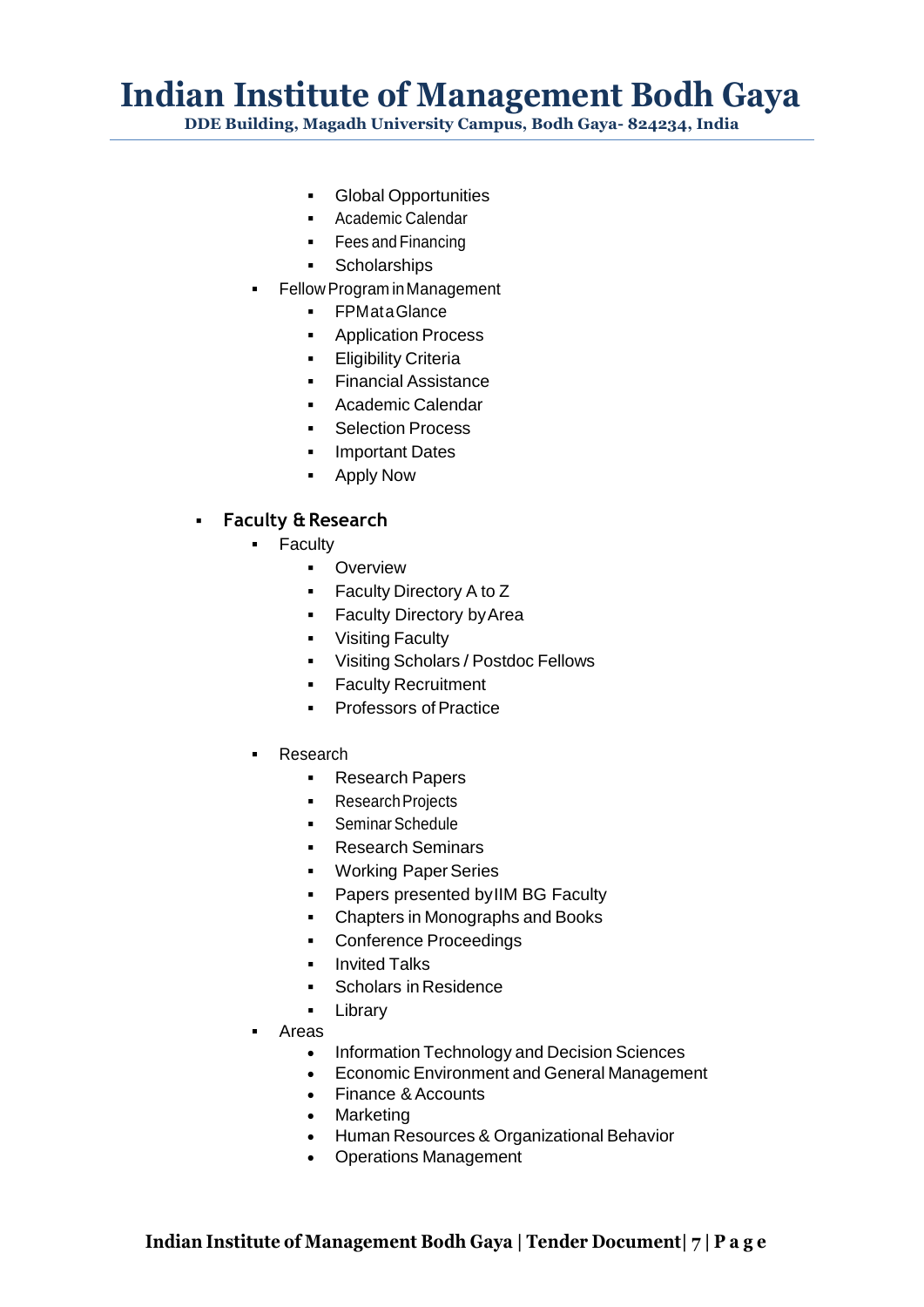**DDE Building, Magadh University Campus, Bodh Gaya- 824234, India**

- **Corporate**
	- Placement
		- Placement Process
		- **•** Summer Internships
		- Final Placements
		- Calendar
		- Student profiles -PGP
		- Placement Reports
		- Past Recruiters
		- The Placement Team
	- **·** Industry Interaction
		- **•** Overview
		- Talk Series
	- **•** Entrepreneurship
		- Know Us
			- Vision and Mission
			- Team
		- Focus
		- **Entrepreneurship Education & Awareness**
		- Capacity Building & Skill Development
		- Outreach
		- **Envision**
		- Events
			- Recent
			- Forthcoming
		- **•** Get in Touch
- **Life @IIMBG**
	- Clubs and Committees
	- Student Governance
	- Photo Gallery
- **Media**
	- Publications
	- News
	- Events
	- Jobs at IIM BG
	- NIRF Ranking 2018
	- Blog
	- Students Education Verification
- **Careers**
- **Contact Us**
- **Tender Notices**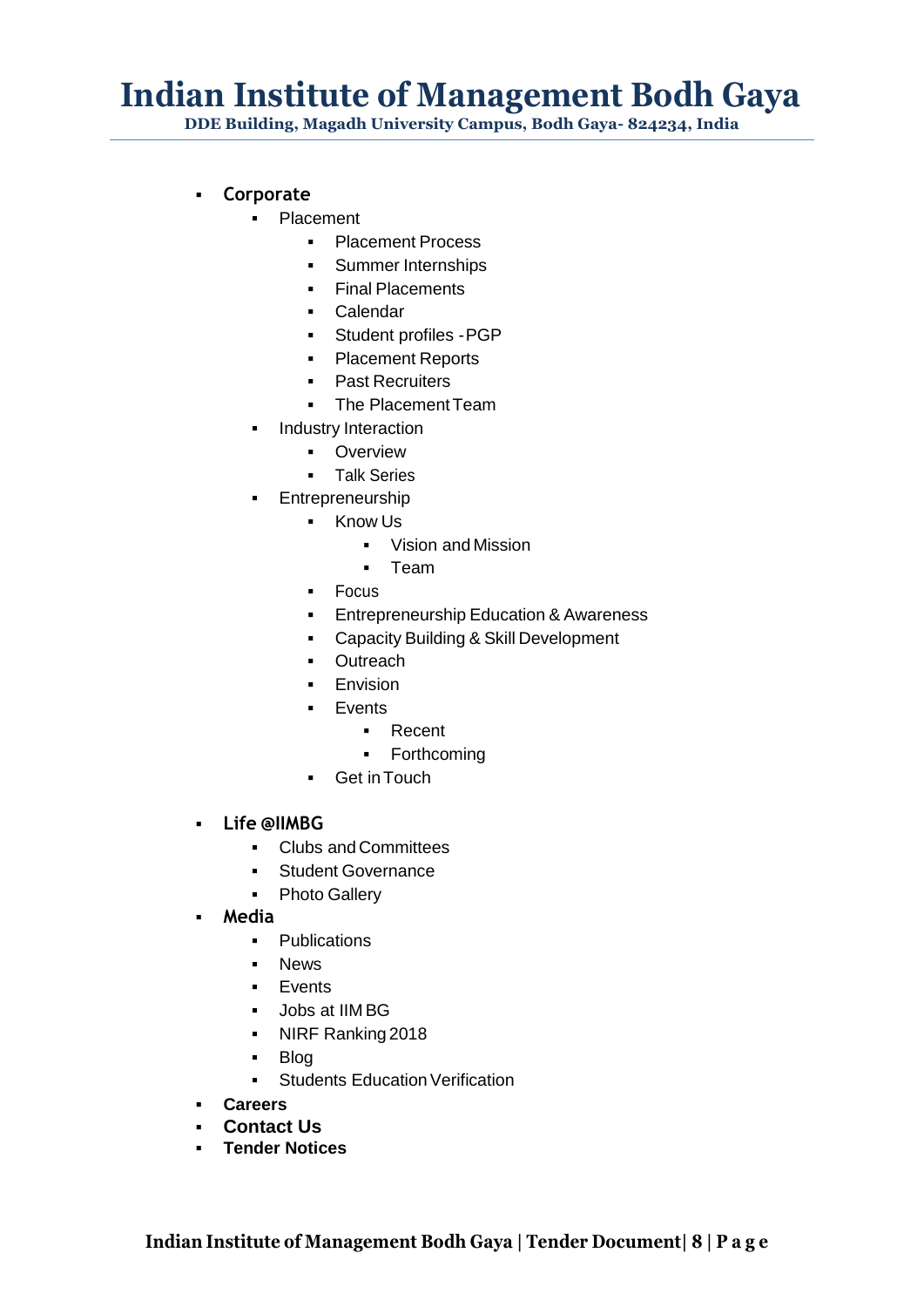**DDE Building, Magadh University Campus, Bodh Gaya- 824234, India**

#### **At the Bottom of the Home Page**

Hindi Version Right to Information **Publications** Library NIRF IIMBG Webmail **Features** Campus Tour Internal Complaints Committee Terms & Conditions Privacy Policy Copyright Policy Hyperlink Policy Accessibility Statement Feedback Help Disclaimer About this Site Terms of Use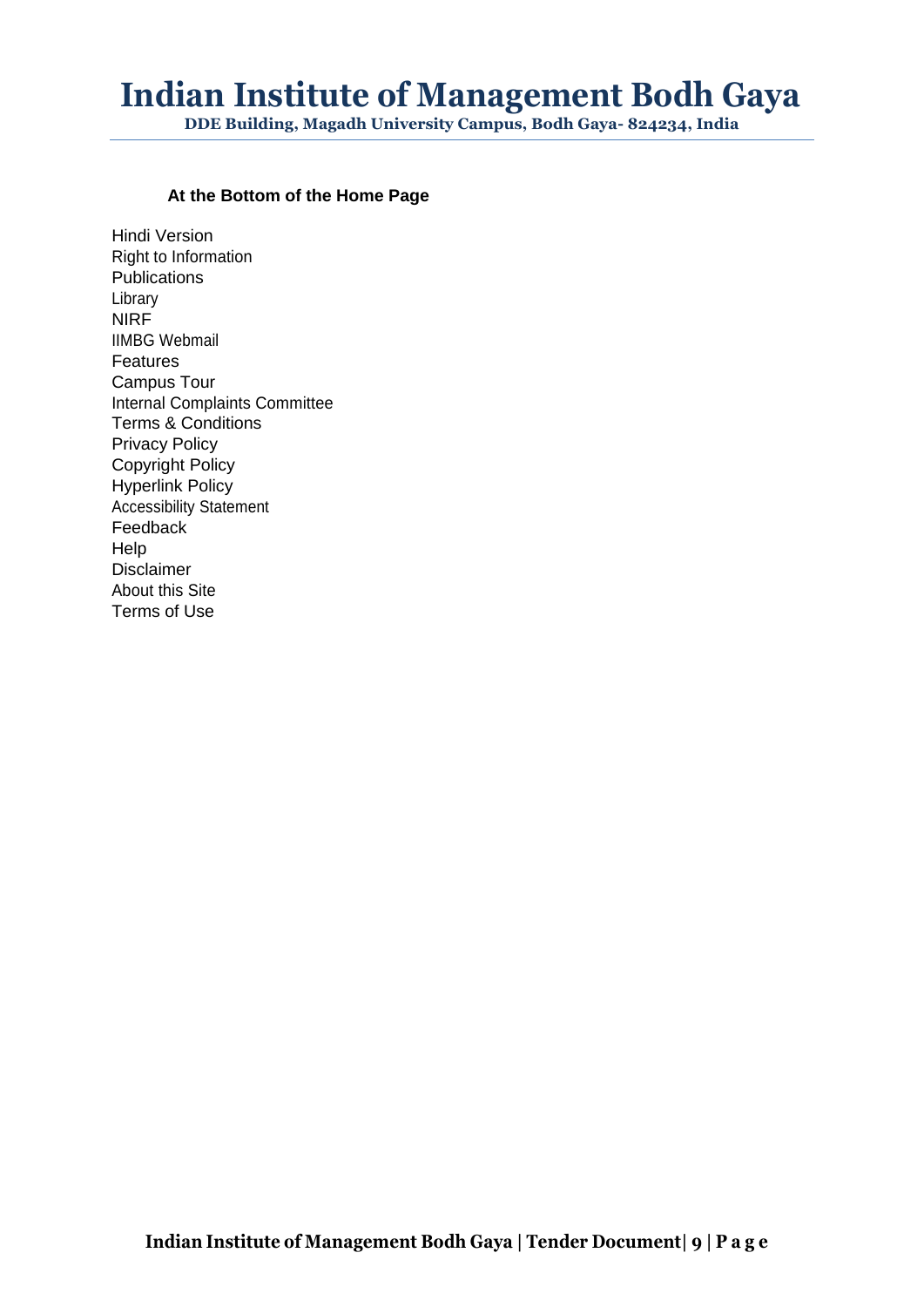## **Time-Frame for the Website Development**

| Proposal<br><b>Stage</b>                                       | <b>Activity Plan</b>                                                                                        | <b>Duration</b>      | <b>Indicative</b><br><b>Timelines</b>     |  |  |
|----------------------------------------------------------------|-------------------------------------------------------------------------------------------------------------|----------------------|-------------------------------------------|--|--|
| Stage 1                                                        | <b>Vendor Selection and Intimation</b>                                                                      | 1 week               | 1 <sup>st</sup> February,<br>2019         |  |  |
| Stage 2                                                        | <b>Contract Award</b>                                                                                       | 1 week               | 8 <sup>th</sup> February,<br>2019         |  |  |
| Stage 3                                                        | Sample Template Design Submission                                                                           | 2 weeks              | 22 <sub>nd</sub><br>February,<br>2019     |  |  |
| Presentation to the Committee: 25 <sup>th</sup> February, 2019 |                                                                                                             |                      |                                           |  |  |
| Stage 4                                                        | Website Design, Development,<br>Deployment and hosting (Including bug<br>fixing and continuous integration) | 3 weeks              | 15 <sup>th</sup> March,<br>2019           |  |  |
| Stage 5                                                        | Maintenance and Support                                                                                     | Ongoing for 2<br>Yrs | Commencing<br>1 <sup>st</sup> April, 2019 |  |  |

The completion of each stage needs to be approved by the website committee and the work onthenextstagecanonlybeginafterthepreviousstagehasbeenapproved.Eachstage deliverable needs to be presented before the IT committee of IIM Bodh Gaya for the final approval.

**Signature with Stamp of Bidder**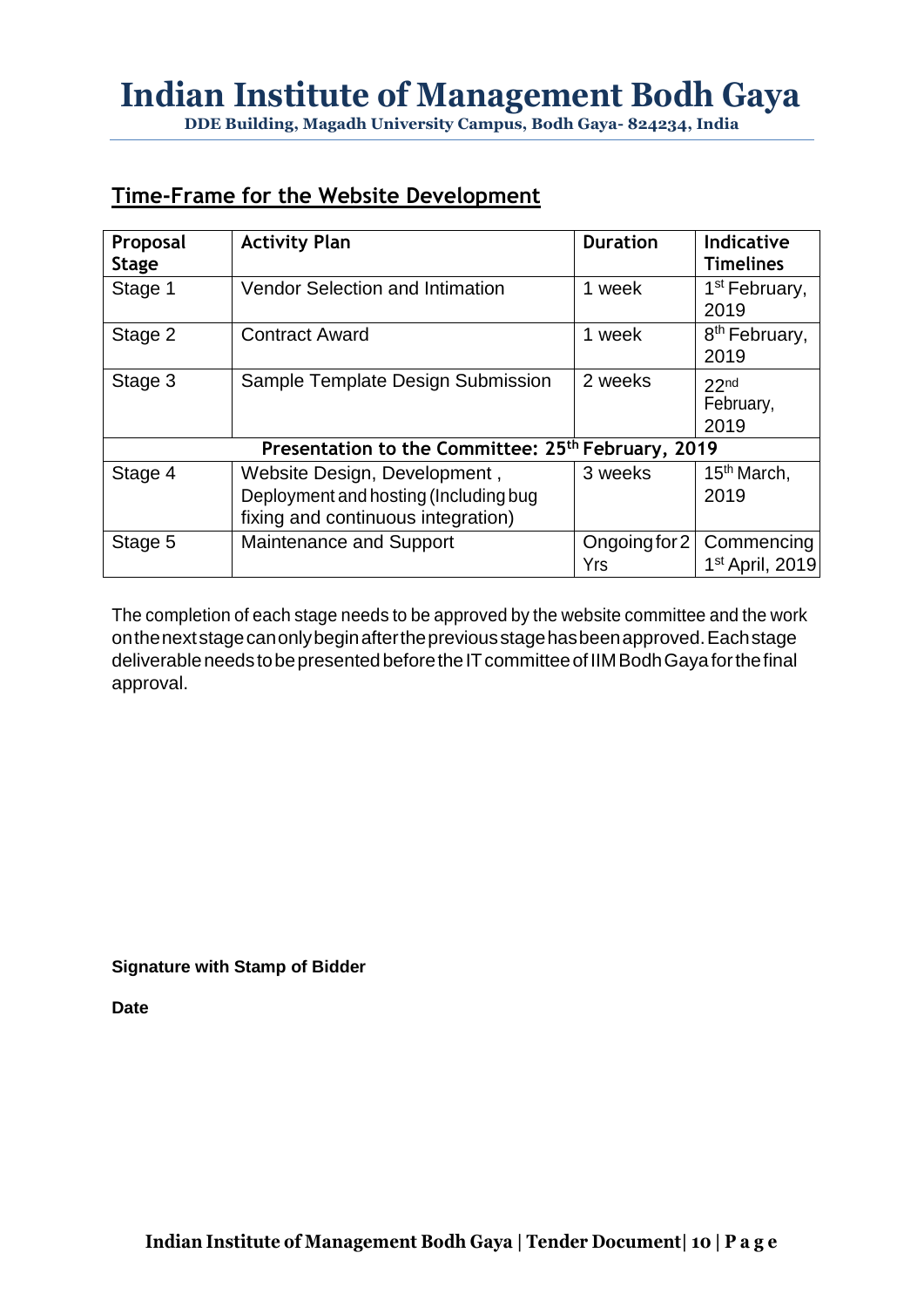**DDE Building, Magadh University Campus, Bodh Gaya- 824234, India**

## **Proposal Requirements**

| SI <sub>No</sub> | <b>Particulars</b>                                             | <b>Document</b> | Page no in |
|------------------|----------------------------------------------------------------|-----------------|------------|
|                  |                                                                | Reference for   | submitted  |
|                  |                                                                | Compliance      | document   |
|                  |                                                                |                 | folder     |
| 1                | Information regarding the Technology to be used for the        |                 |            |
|                  | website design & development strategy, and how the             |                 |            |
|                  | requirements provided in the section: "New website             |                 |            |
|                  | functionality requirement" given in this document is being     |                 |            |
|                  | planned to be fulfilled.                                       |                 |            |
|                  |                                                                |                 |            |
|                  | Explain in short how individual functionality would be met.    |                 |            |
| $\overline{2}$   | Information about Website Development Experience               |                 |            |
|                  |                                                                |                 |            |
|                  | A. The Bidder must have at least three years in the            |                 |            |
|                  | web site design and development.                               |                 |            |
|                  | B. The bidder is expected to have completed at least           |                 |            |
|                  | three web site development projects during the last            |                 |            |
|                  | three years for reputed educational institution or             |                 |            |
|                  | organization.                                                  |                 |            |
|                  | C. The Bidder will have to give proof of such work.            |                 |            |
| 3                | A self-declaration Certificate regarding fraudulent and        |                 |            |
|                  | corrupt practices should be enclosed                           |                 |            |
|                  | Bidders should not have ineligibility due to corrupt and       |                 |            |
|                  | fraudulent practices                                           |                 |            |
| 4                | <b>Information about Hosting and Cloud Service</b>             |                 |            |
|                  | Provide information about web hosting and cloud service        |                 |            |
|                  | provider (server should be in India)                           |                 |            |
| 5                | Information about Support and maintenance of website           |                 |            |
|                  | during the warranty period:                                    |                 |            |
|                  | Information regarding 24x7 Technical staff support should      |                 |            |
|                  | be given to ensure the necessary support to IIM Bodh Gaya      |                 |            |
|                  | during the warranty Annual Maintenance Contract period         |                 |            |
|                  | (Document should be attached.)                                 |                 |            |
| 6                | Information regarding Registration:                            |                 |            |
|                  | Registration No of the bidder firm along with the Local Sales  |                 |            |
|                  | Tax (LST), Goods and Services Tax (GST), Work Contract Tax     |                 |            |
|                  | (WCT) No and the PAN number allotted by the concerned          |                 |            |
|                  | authorities                                                    |                 |            |
| 7                | <b>Proof of Earnest Money Deposit</b>                          |                 |            |
|                  | The tenderer is required to submit the Earnest Money           |                 |            |
|                  | Deposit (EMD) of Rs 30,000 by way of demand draft drawn        |                 |            |
|                  | in favor of Indian Institute of Management, Bodh Gaya,         |                 |            |
|                  | payable at Bodh Gaya. The said earnest money will not bear     |                 |            |
|                  | any interest and will be refundable only after finalization of |                 |            |
|                  | the contract awarding process.                                 |                 |            |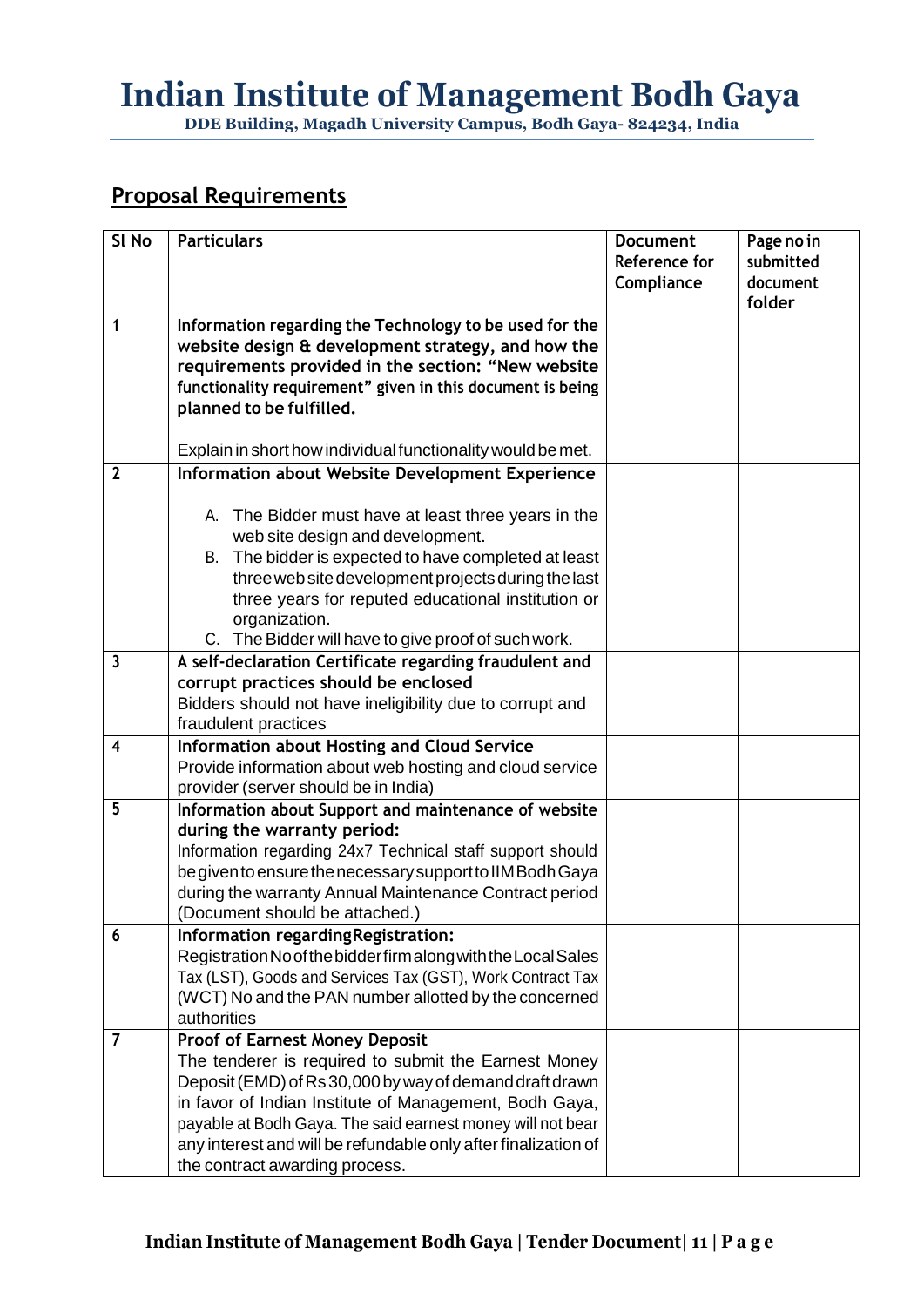**DDE Building, Magadh University Campus, Bodh Gaya- 824234, India**

| 8  | Information regarding Testing and Quality Certification:    |  |
|----|-------------------------------------------------------------|--|
|    |                                                             |  |
|    | Certification by the standardization testing and Quality    |  |
|    | Certification (STQC) should be provided to ensure that      |  |
|    | proper quality would be maintained.                         |  |
| 9  | Proof of registration with the National Informatics Centre  |  |
|    | Services Inc                                                |  |
|    | The vendor should be registered in National Informatics     |  |
|    | Centre Services Inc. (A Government of India Enterprise      |  |
|    | under NIC, Ministry of Electronics & Information            |  |
|    | Technology)                                                 |  |
| 10 | Information about Annual Maintenance Contract:              |  |
|    | Information about the Annual Maintenance Contract of the    |  |
|    | website including maintenance, updates, and minor           |  |
|    | modifications expansions and installing patches in the      |  |
|    | application (if required).                                  |  |
| 11 | Details about your team                                     |  |
|    | Provide details (educational qualification, experience,     |  |
|    | expertise) of your team who will be developing the website  |  |
| 12 | <b>Terms and Conditions of your work</b>                    |  |
|    | Provide details about the terms and conditions of your work |  |

**Signature with Stamp of Bidder**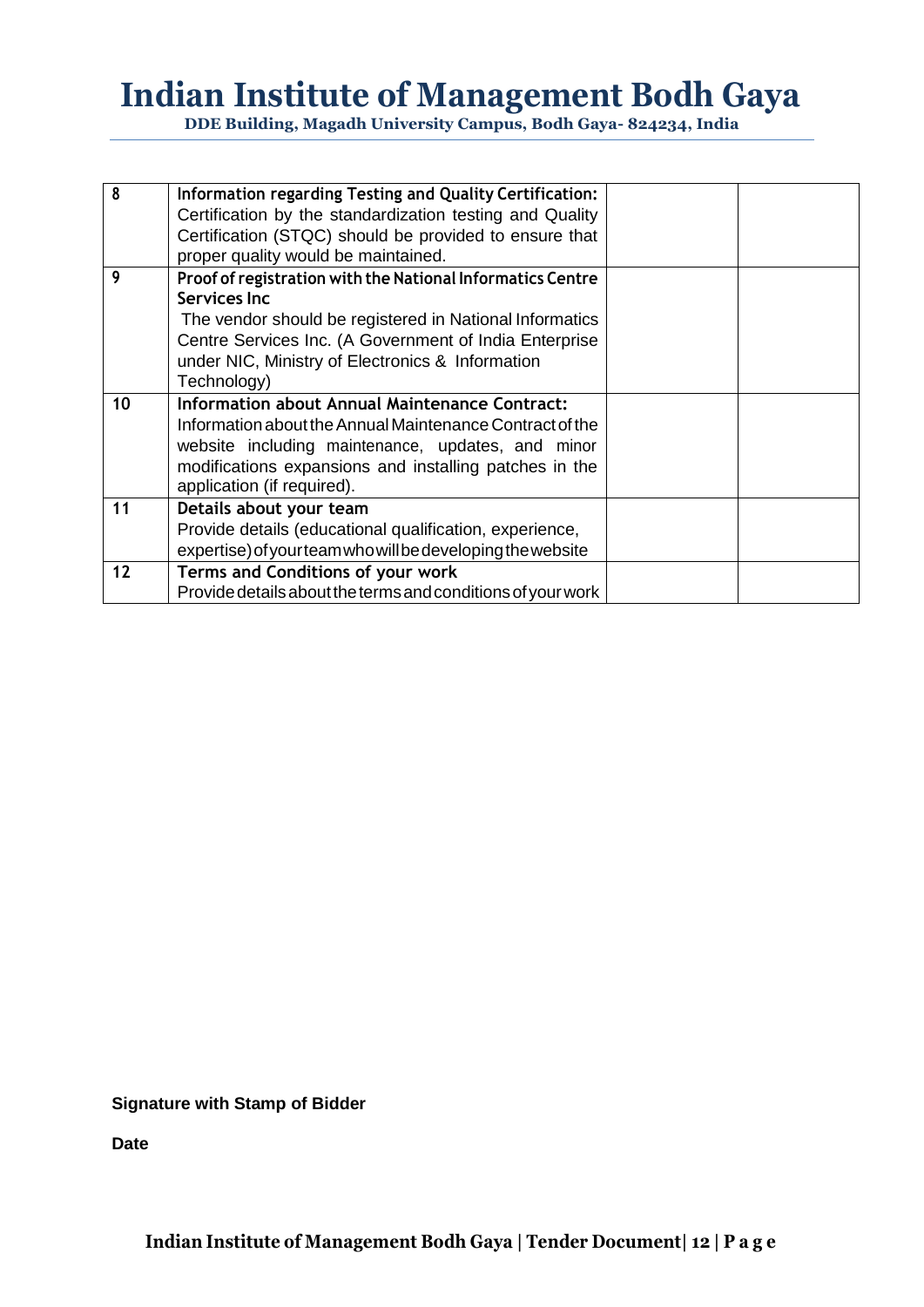**DDE Building, Magadh University Campus, Bodh Gaya- 824234, India**

### **Evaluation of Technical Bid**

Only those bidders who cross the threshold level (60%) of the technical evaluation shall be considered for the evaluation. Scoring Parameters used for scoring will be based on relevance and nature of past-experience, approach proposed, experience in domain area, experience and skill of core team and success stories(case studies in particular).

| <b>Serial No</b> | <b>Particulars</b>                                                    | Weightage |
|------------------|-----------------------------------------------------------------------|-----------|
| 1                | The bidder must display through understanding of the requirements     | 40%       |
|                  | of the project. The bid will be evaluated on the following components |           |
|                  | - understanding of the Proposed Solution, Information regarding       |           |
|                  | the Technology to be used, website design & development               |           |
|                  | strategy, and how the requirements provided in the section:           |           |
|                  | "New website functionality requirement" given in this                 |           |
|                  | document is going to be satisfied                                     |           |
| $\overline{2}$   | Average annual turnover during last 3 financial years                 | 10%       |
|                  | - Above 40 lakhs $-10$                                                |           |
|                  | - 20 Lakhs to 40 lakhs - 8                                            |           |
|                  | - 10 Lakhs to 20 Lakhs - 6                                            |           |
|                  | - Up to 10 lakhs - 04 Marks                                           |           |
| 3                | Experience                                                            | 5%        |
|                  | - Above 5 years - 5                                                   |           |
|                  | - more than 4 years and less than equal to 5 years - 4                |           |
|                  | - more than 3 years and less than equal to 4 years - 3                |           |
| 4                | Certification (CMMI Level 3 and above) for Software Design            | 5%        |
| 5                | Should have successfully executed at least 3 websites (in the last 5  | 10%       |
|                  | years) developments, implementation and maintenance projects          |           |
|                  | excluding hardware (Copy of PO& Proven Experience shall be            |           |
|                  | considered as proof of completion of the project)                     |           |
|                  | - 3 projects with 10 lakhs and above - 5 Marks                        |           |
|                  | - 5 projects with 20 lakhs and above - 8 Marks                        |           |
|                  | - 7 projects with 35 lakhs and above - 10 Marks                       |           |
| 6                | Website update and maintenance support (24 x 7 x 365) details with    | 10%       |
|                  | number of dedicated manpower for this project                         |           |
| $\overline{7}$   | Demonstration of prior work and success stories for reputed clientele | 20%       |
|                  | Total                                                                 | 100%      |

#### **Evaluation of the technical bid will be based on the following parameters**

#### **Signature with Stamp of Bidder**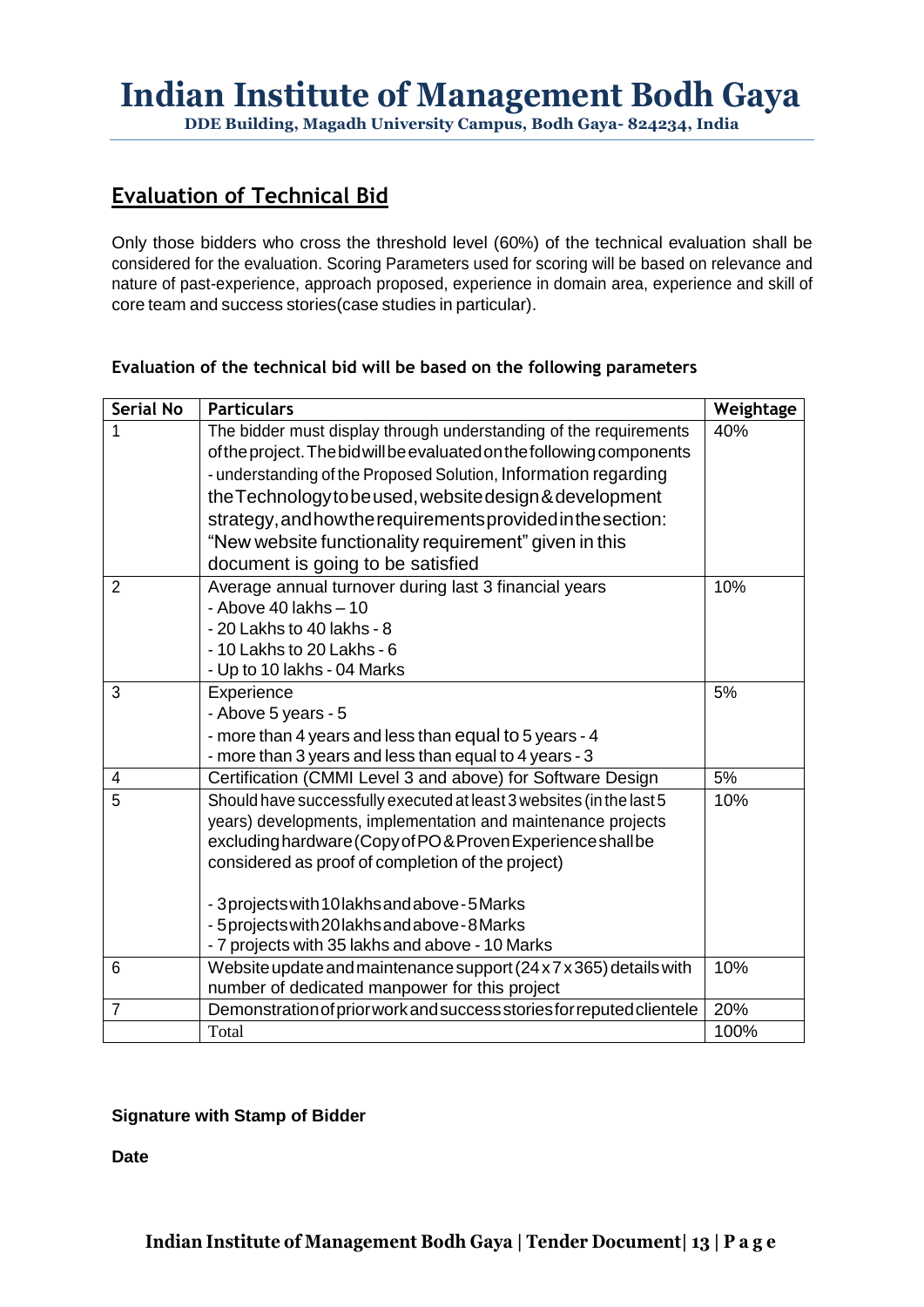**DDE Building, Magadh University Campus, Bodh Gaya- 824234, India**

### **Financial Bid Format**

| <b>Serial</b><br><b>No</b> | <b>Item Description</b>                                                                                                                                                         | Amount | Tax | Total |
|----------------------------|---------------------------------------------------------------------------------------------------------------------------------------------------------------------------------|--------|-----|-------|
|                            | Cost of creation of Web Content Management<br>System based website of IIM-Bodh Gaya                                                                                             |        |     |       |
| $\mathcal{P}$              | Annual Maintenance Contract of the website<br>including maintenance, updates, and minor<br>modifications expansions and installing patches in<br>the application (if required). |        |     |       |
|                            | 1 <sup>st</sup> Year                                                                                                                                                            |        |     |       |
|                            | $2nd$ year                                                                                                                                                                      |        |     |       |
|                            | Total                                                                                                                                                                           |        |     |       |

| Company Name:       |  |
|---------------------|--|
| Name & Designation: |  |
| Date & Place:       |  |
| (Company Seal)      |  |

#### **Signature with Stamp of Bidder**

#### **Date**

Note In the financial bid format, the rate shall be quoted in Indian Rupees in figures and words Incaseofdiscrepancybetweentheratequotedinfiguresandwords,theratequotedinwordswill be taken as final and shall be binding on the agency

Thebiddershouldquotefortheentiretenderasapackageandthecomparativestatementwill be made as per package only.

• The bidder should quote for the entire tender as per the given tender specification. Bidder who does not quote for all the specification, as perthe given tender specification, is subject to disqualification.

• SealedhardcopyofTechnicalBidshouldbereachedonorbeforetheduedateofe-tenderto the following address to:

**Dr. Samant Saurabh Chairperson IT, Indian Institute of Management-Bodh Gaya Gaya DDE Building, Magadh University Campus, Bodh Gaya- 824234, Bihar, India**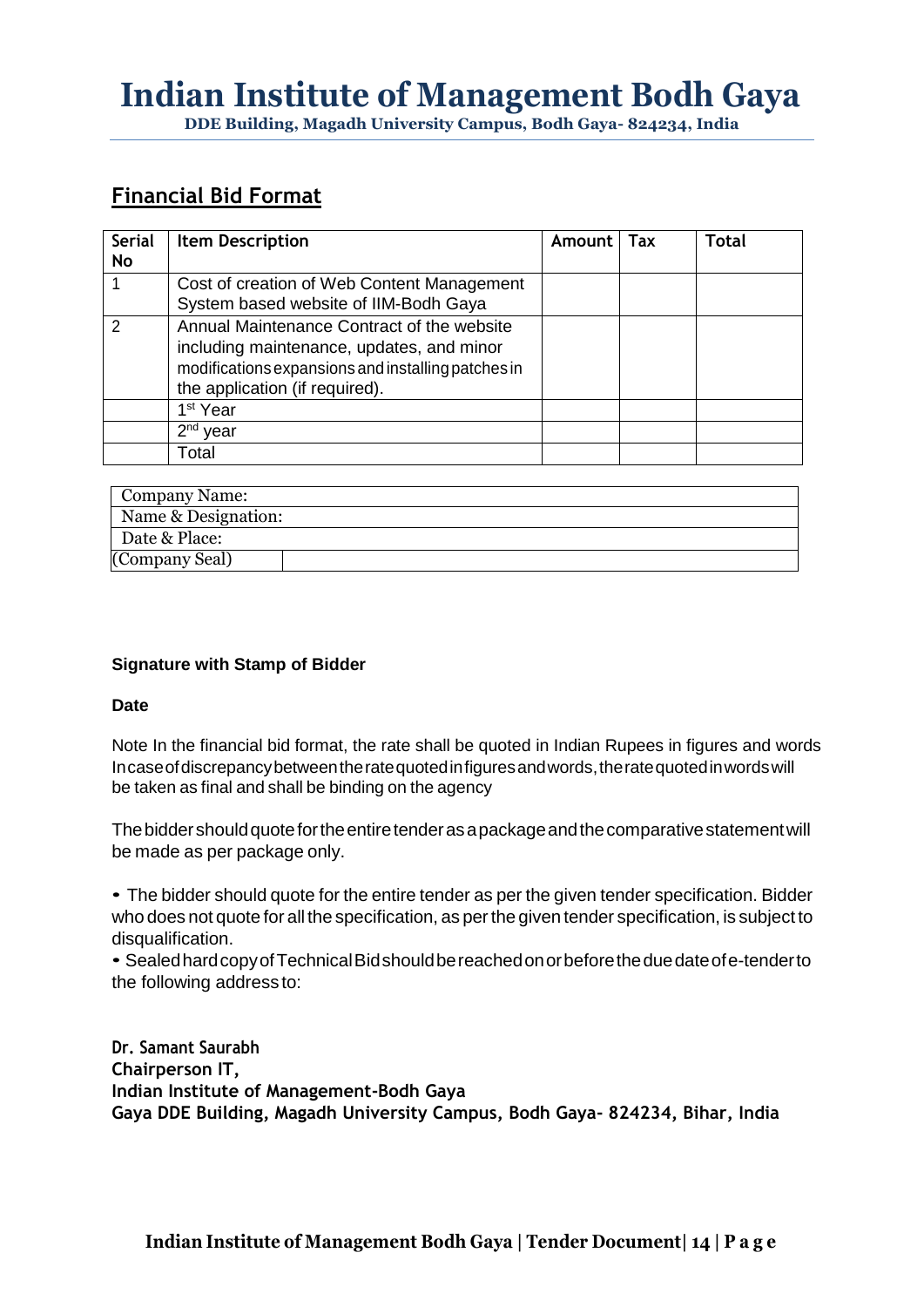**DDE Building, Magadh University Campus, Bodh Gaya- 824234, India**

## **Evaluation of Bid**

Financial proposals of only those companies who are technically qualified shall be opened on the date & time specified in the presence of the Bidders' representatives who choose to attend. IIM Bodh Gaya will use CostEvaluation under **Combined Quality Cum Cost Based System (CQCCBS)**, the technical part will be allotted weightage of 60% of the total while the financial part will be allotted weightages of 40%. Total score, both technical and financial, shall be obtained by weighing the quality and cost scores and adding

them up using the formula given below

0verall Score = Technical Bid Score *Technical Bid Score*<br> *Score of BestTechnical Bid*  $x60 + \frac{Price of lowest Financial Bid}{Price of Financial Bid}x40$ 

Example calculation of this scoring is given below

| <b>Tenderer</b> | <b>Score</b>     | of Price                      | of   Overall Score | <b>Overall Rank</b> |
|-----------------|------------------|-------------------------------|--------------------|---------------------|
|                 | <b>Technical</b> | Bid   Financial<br><b>Bid</b> |                    |                     |
|                 | (out of 100)     | (normalized to                |                    |                     |
|                 |                  | 100)                          |                    |                     |
| Company A       | 95               | 90                            | 95.55              |                     |
| Company B       | 85               | 85                            | 91.33              |                     |
| Company C       | 70               | 95                            | 77.89              |                     |
| Company D       | 75               | 80                            | 87.37              | 3                   |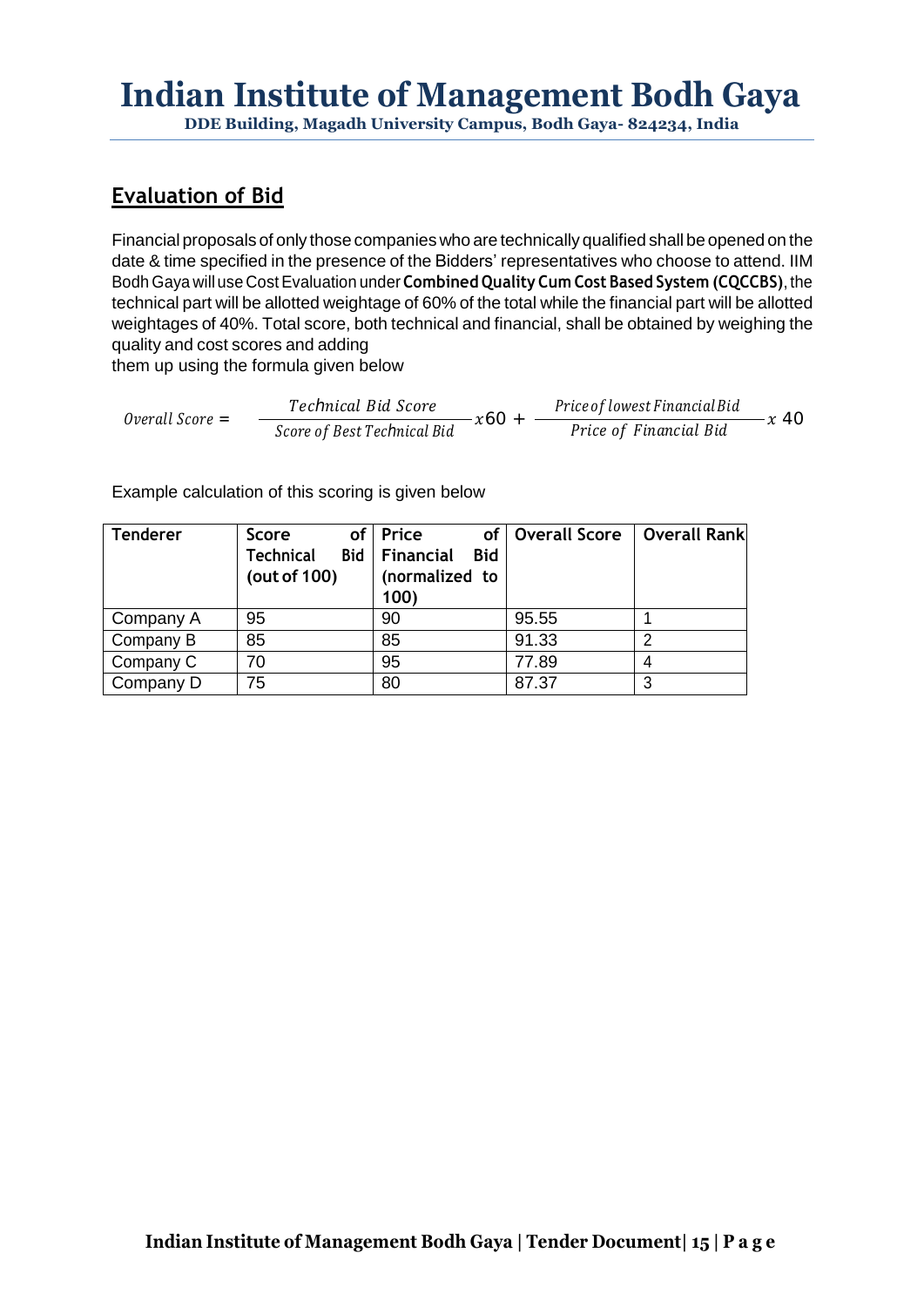**DDE Building, Magadh University Campus, Bodh Gaya- 824234, India**

## **Terms and Conditions**

#### **Pricing:**

• The prices are to be quoted as per the tender document and also to mention the amount as total package with Taxes.

- All duties, taxes and other levies payable by the vendor shall be included in the total price.
- Vendor should quote only for the specified requirements in the tender. No change in the
- design/development or deviation from the tender documents will be permitted.
- Website Design& Development should be completed within 30 days of awarding the order.
- The Supplier should ensure smooth hosting of the Servers at IIM Bodh Gaya website (http://www.iimbg.ac.in).

• The supplier has to deploy qualified manpower for the installation and commissioning of the webhosting.

#### **Payment Terms:**

• 100% payment will be released, only after successful installation and commissioning of the Website.

#### **Design & Development:**

- The final payments will be made based on the completion certificate and total works done.
- Website AMC payment will be released on the completion of each quarter.

#### **Procurement Rights:**

•IIM Bodh Gaya reserves the right to conclude the purchase with entire or partial bill website design & development as mentioned in the price schedule.

#### **Late Bids:**

• Bids received after the due date and the specified time for any reason whatsoever, shall not be entertained.

#### **Disqualification:**

• Proposal not submitted in accordance with the document.

- 1. During Validity of the proposal, or its extended period, it's any, the bidder increases his quoted prices.
- 2. Proposal is received in incomplete form.
- 3. Proposal is received after due date and time.
- 4. Proposal is not accompanied by all requisite documents.
- 5. Informationsubmittedinthetenderproposalisfoundtobemisrepresented,incorrector false accidentally, unwillingly or otherwise, at any time during the processing of the contract(no matter at what stage) or during the tenure of the contract including the extension period ifany.